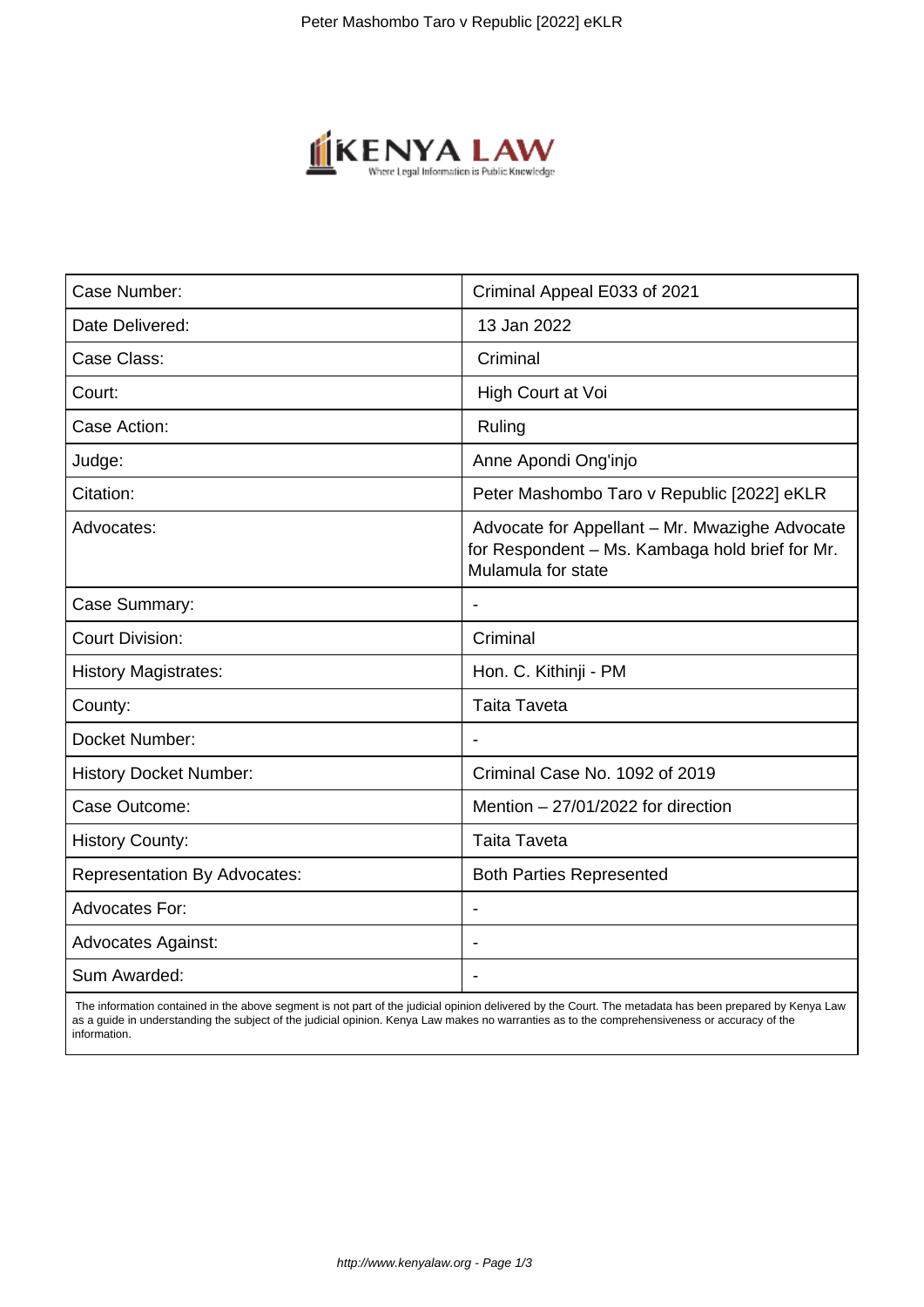### **REPUBLIC OF KENYA**

### **IN THE HIGH COURT OF KENYA AT VOI**

### **CRIMINAL DIVISION**

### **CRIMINAL APPEAL NO. E033 OF 2021**

**PETER MASHOMBO TARO..........................................................................................................APPELLANT**

**-VS-**

**REPUBLIC...................................................................................................................................................RESPONDENT**

*(An appeal from the judgment of Hon. C. Kithinji Principal Magistrate, delivered on 5th day of August, 2021 in Voi Magistrate's Court Criminal Case No. 1092 of 2019).*

# **R U L I N G**

1. The Appellant vide application dated  $3<sup>rd</sup>$  December 2021 seeks to be released on bond pending the hearing and determination of his appeal herein.

2. The Respondent was granted leave to file and serve response within 7 days from 9/12/2021 and subsequently parties to file submissions within 7 days.

3. A perusal of the file herein shows the Respondent has not filed a response and no party has filed written submissions.

4. I have considered the proceedings in the lower courts and the judgment as well as grounds of appeal and there being no objection to the application, the application to release Appellant on bond pending appeal is allowed.

5. The Appellant may be released on a bond of Kshs.50,000/ $=$  with a surety of a similar amount. Mention  $= 27/01/2022$  for direction on how to dispose of appeal.

## **DATED, SIGNED AND DELIVERED BY EMAIL THIS 13TH DAY OF JANUARY 2022.**

## **HON. LADY JUSTICE A. ONG'INJO**

## **JUDGE**

In the presence of:

Court Assistant - Ogwel

Advocate for Appellant – Mr. Mwazighe

Advocate for Respondent – Ms. Kambaga hold brief for Mr. Mulamula for state

Hon. Lady Justice A. Ong'injo J

Court: To be transmitted to Voi Court by email.